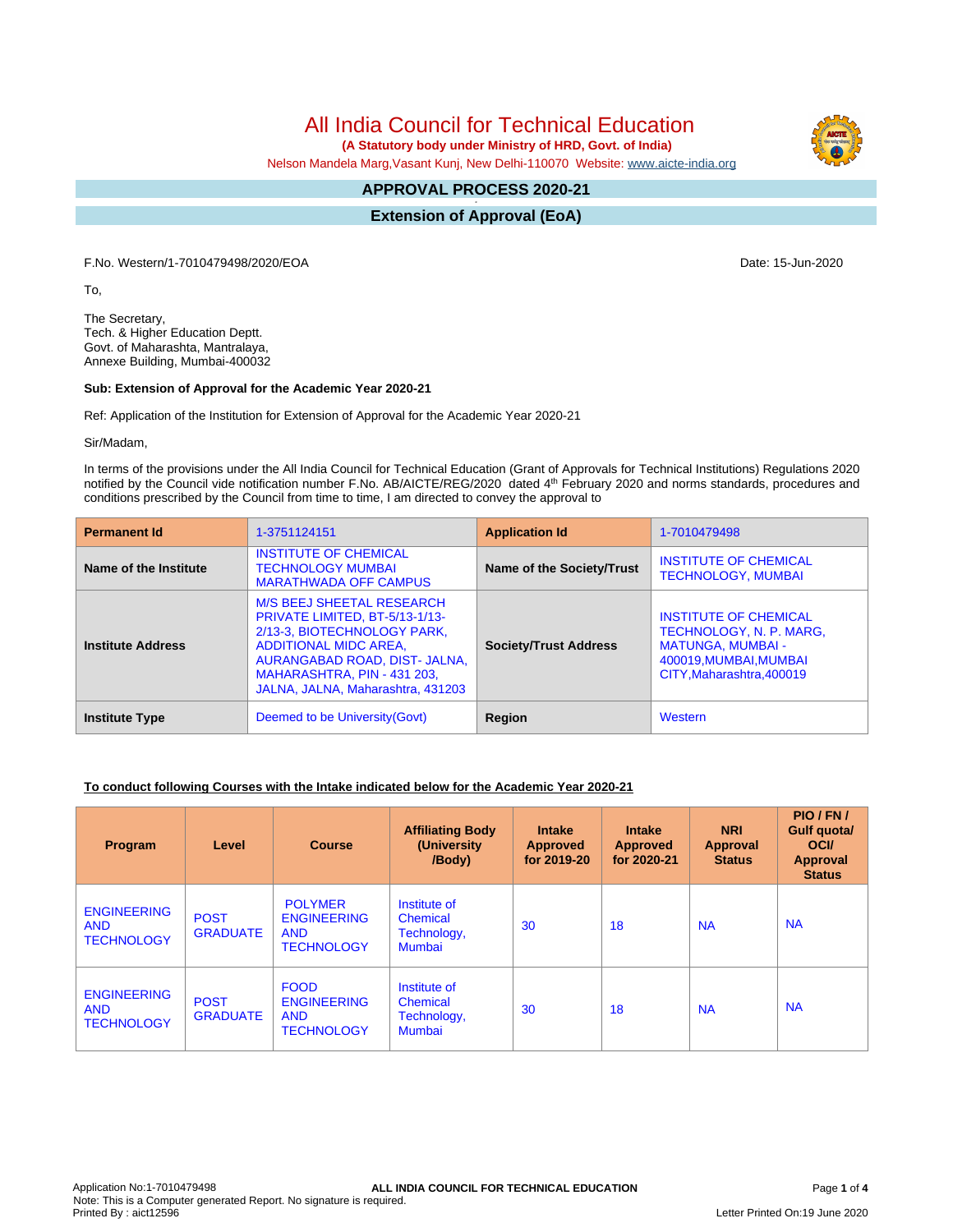| <b>ENGINEERING</b><br><b>POST</b><br><b>AND</b><br><b>TECHNOLOGY</b> | PHARMCEUTICA  <br>GRADUATE   L TECHNOLOGY | Institute of<br>Chemical<br>Technology,<br><b>Mumbai</b> | 30 | 18 | <b>NA</b> | <b>NA</b> |
|----------------------------------------------------------------------|-------------------------------------------|----------------------------------------------------------|----|----|-----------|-----------|
|----------------------------------------------------------------------|-------------------------------------------|----------------------------------------------------------|----|----|-----------|-----------|

#### **To conduct following Dual/Integrated Courses with the Intake indicated below for the Academic Year 2020-21**

| <b>Program</b>                              | Level      | <b>Course</b>                         | <b>Affiliating Body</b><br>(Univ/Body)         | <b>Intake</b><br><b>Approved for</b><br>2019-20 | <b>Intake Approved</b><br>for 2020-21 |
|---------------------------------------------|------------|---------------------------------------|------------------------------------------------|-------------------------------------------------|---------------------------------------|
| <b>ENGINEERING AND</b><br><b>TECHNOLOGY</b> | Integrated | <b>CHEMICAL</b><br><b>ENGINEERING</b> | Institute of Chemical<br>Technology,<br>Mumbai |                                                 | 60                                    |

#### **Course(s) Applied for Closure by the Institute for the Academic Year 2020-21**

| <b>Program</b>                              | Level                | <b>Course</b>                                                                  | <b>Affiliating Body</b><br>(Univ/Body)             | <b>Course Closure Status</b> |
|---------------------------------------------|----------------------|--------------------------------------------------------------------------------|----------------------------------------------------|------------------------------|
| <b>ENGINEERING AND</b><br><b>TECHNOLOGY</b> | <b>POST GRADUATE</b> | <b>PETROCHEMICAL</b><br><b>ENGINEERING</b>                                     | <b>Institute of Chemical</b><br>Technology, Mumbai | Approved                     |
| <b>ENGINEERING AND</b><br><b>TECHNOLOGY</b> | <b>POST GRADUATE</b> | <b>FIBRES AND</b><br><b>TEXTILES</b><br><b>PROCESSING</b><br><b>TECHNOLOGY</b> | Institute of Chemical<br>Technology, Mumbai        | Approved                     |
| <b>ENGINEERING AND</b><br><b>TECHNOLOGY</b> | <b>POST GRADUATE</b> | <b>LIPID ENGINEERING</b>                                                       | Institute of Chemical<br>Technology, Mumbai        | Approved                     |
| <b>ENGINEERING AND</b><br><b>TECHNOLOGY</b> | <b>POST GRADUATE</b> | <b>ENERGY</b><br><b>ENGINEERING</b>                                            | Institute of Chemical<br>Technology, Mumbai        | Approved                     |
| <b>ENGINEERING AND</b><br><b>TECHNOLOGY</b> | <b>POST GRADUATE</b> | <b>CHEMICAL</b><br><b>ENGINEERING</b>                                          | Institute of Chemical<br>Technology, Mumbai        | Approved                     |

## **It is mandatory to comply with all the essential requirements as given in APH 2020-21 (Appendix 6)**

The Institution/ University is having the following deficiencies as per the online application submitted to AICTE and the same shall be complied within Two year from the date of issue of this EoA

| <b>Deficiencies Noted based on Self Disclosure</b> |                   |  |  |  |
|----------------------------------------------------|-------------------|--|--|--|
| <b>Particulars</b>                                 | <b>Deficiency</b> |  |  |  |
| 1. Administrative Area                             |                   |  |  |  |
| Department Offices/Cabin for Head of Dept          | Yes               |  |  |  |
| <b>Central Store</b>                               | Yes               |  |  |  |
| <b>Exam Control Office</b>                         | Yes               |  |  |  |
| 2. Amenities Area                                  |                   |  |  |  |
| Boys Common Room                                   | Yes               |  |  |  |
| Cafeteria                                          | Yes               |  |  |  |
| Girls Common Room                                  | Yes               |  |  |  |
| 3. Computational Facilities                        |                   |  |  |  |
| PCs to Student ratio                               | Yes               |  |  |  |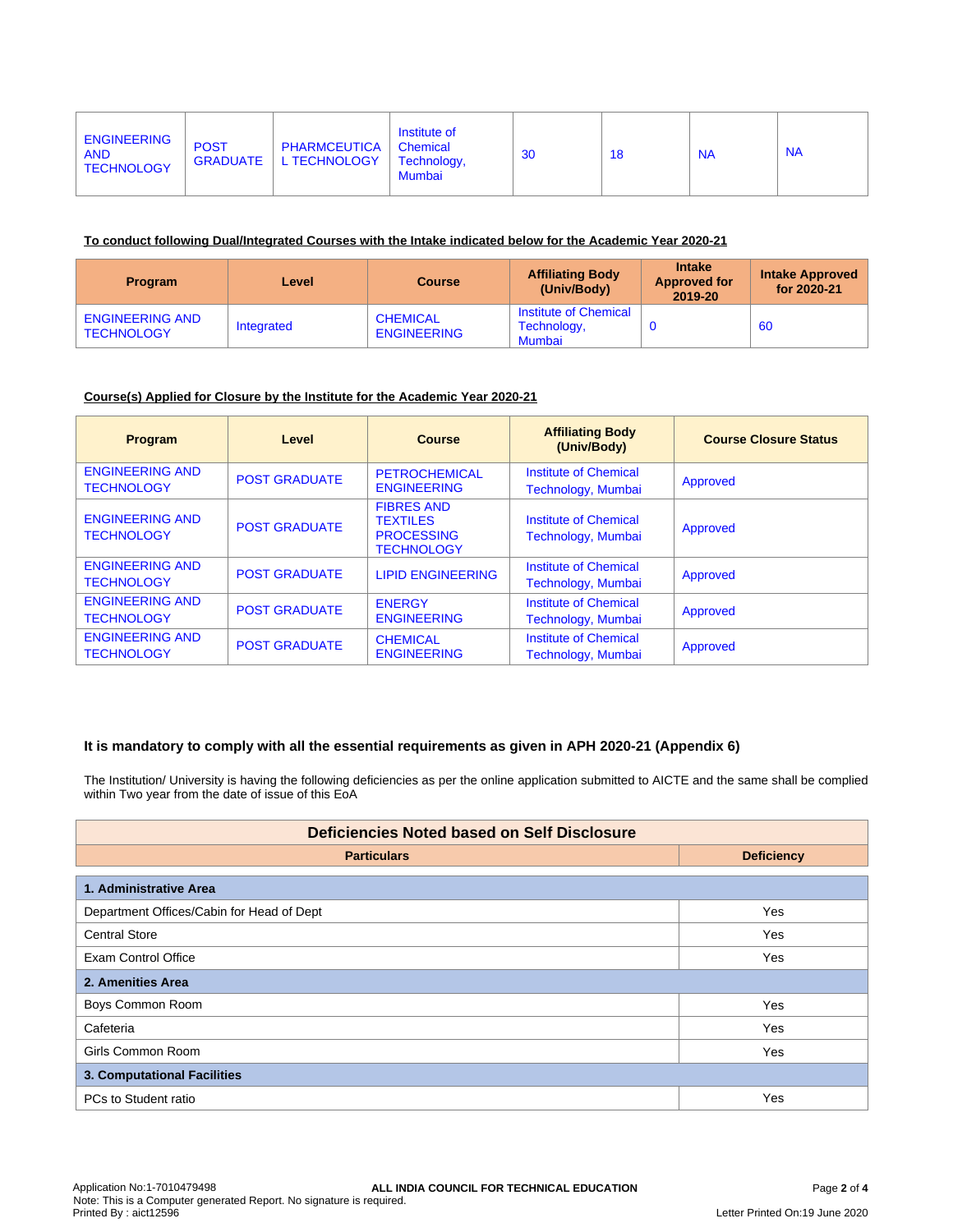| 4. Instructional Area - ENGINEERING AND TECHNOLOGY |     |  |  |  |
|----------------------------------------------------|-----|--|--|--|
| Classroom                                          | Yes |  |  |  |
| <b>Additional Workshop</b>                         | Yes |  |  |  |
| Workshop                                           | Yes |  |  |  |
| Laboratory                                         | Yes |  |  |  |
| 5. Faculty Deficiency                              | Yes |  |  |  |
| 6. Instructional Area Common Facilities            |     |  |  |  |
| <b>Computer Center</b>                             | Yes |  |  |  |
| Library & Reading Room                             | Yes |  |  |  |
| Language Laboratory                                | Yes |  |  |  |
| 7. Other Facilities III & Faculty Questions        |     |  |  |  |
| Institute's Operation from: Permanent Site         | Yes |  |  |  |

**\***Please refer Deficiency Report for details

## **Important Instructions**

- 1. The State Government/ UT/ Directorate of Technical Education/ Directorate of Medical Education shall ensure that 10% of reservation for Economically Weaker Section (EWS) as per the reservation policy for admission, operational from the Academic year 2020-21 is implemented without affecting the reservation percentages of SC/ ST/ OBC/ General. However, this would not be applicable in the case of Minority Institutions referred to the Clause (1) of Article 30 of Constitution of India. Such Institution shall be permitted to increase in annual permitted strength over a maximum period of two years beginning with the Academic Year 2020-21
- 2. The Institution offering courses earlier in the Regular Shift, First Shift, Second Shift/Part Time now amalgamated as total intake shall have to fulfil all facilities such as Infrastructure, Faculty and other requirements as per the norms specified in the Approval Process Handbook 2020-21 for the Total Approved Intake. Further, the Institutions Deemed to be Universities/ Institutions having Accreditation/ Autonomy status shall have to maintain the Faculty: Student ratio as specified in the Approval Process Handbook. All such Institutions/ Universities shall have to create the necessary Faculty, Infrastructure and other facilities WITHIN 2 YEARS to fulfil the norms based on the Affidavit submitted to AICTE.
- 3. In case of any differences in content in this Computer generated Extension of Approval Letter, the content/information as approved by the Executive Council / General Council as available on the record of AICTE shall be final and binding.
- 4. Strict compliance of Anti-Ragging Regulation: Approval is subject to strict compliance of provisions made in AICTE Regulation notified vide F. No. 373/Legal/AICTE/2009 dated July 1, 2009 for Prevention and Prohibition of Ragging in Technical Institutions. In case Institution fails to take adequate steps to Prevent Ragging or fails to act in accordance with AICTE Regulation or fails to punish perpetrators or incidents of Ragging, it will be liable to take any action as defined under clause 9(4) of the said Regulation.

**Prof.Rajive Kumar Member Secretary, AICTE**

#### Copy to:

- **1. The Director Of Technical Education\*\*, Maharashtra**
- **2**. **The Registrar\*\*,**

Institute Of Chemical Technology, Mumbai

**3. The Principal / Director,**

INSTITUTE OF CHEMICAL TECHNOLOGY MUMBAI MARATHWADA OFF CAMPUS M/S Beej Sheetal Research Private Limited, Bt-5/13-1/13-2/13-3, Biotechnology Park, Additional Midc Area, Aurangabad Road, Dist- Jalna, Maharashtra, Pin - 431 203, Jalna,Jalna, Maharashtra,431203